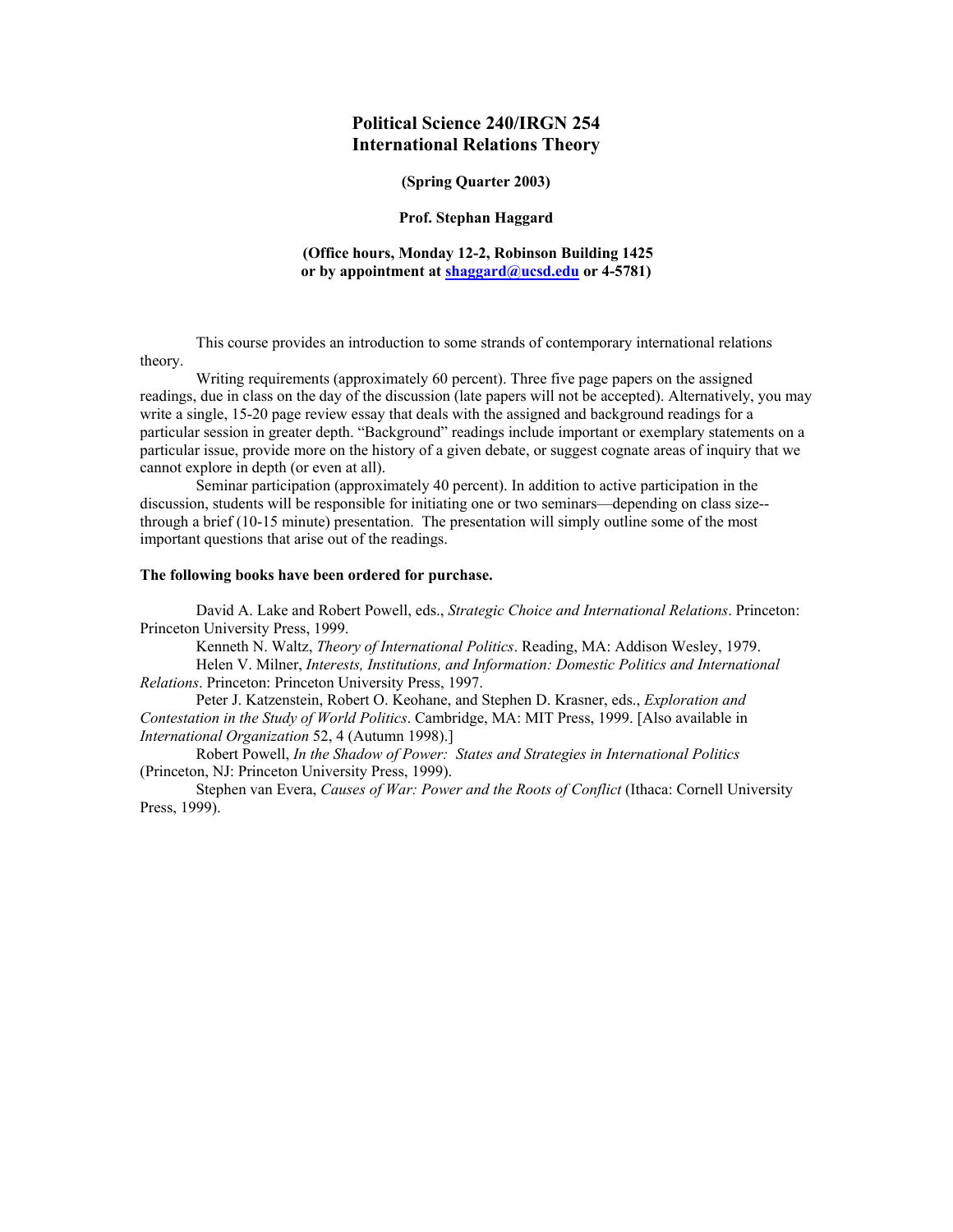# **I. March 31. Introduction. International Relations in the United States: A Sociology of Knowledge**

#### **Recommended**

Miles Kahler, "Inventing International Relations: International Relations Theory after 1945," in Michael W. Doyle and G. John Ikenberry, eds., *New Thinking in International Relations Theory* (Boulder, CO: Westview Press, 1997), pp. 20-53

Katzenstein, Keohane, and Krasner, eds., *Exploration and Contestation in the Study of World Politics*, articles by Katzenstein, Keohane, and Krasner; Wœver; Ruggie; and Jervis.

#### **Background**

On US parochialism and other traditions in IR, see Stanley Hoffmann, "An American Social Science: International Relations," *Daedalus* 106, 3 (1977): 41-60 Robert Crawford and Darryl Jarvis, eds. *International Relations: Still an American Social Science* (2001)*.* 

For other critical reviews of the development of IR theory in the last several decades, see Kal Holsti, *The Dividing Discipline* (1985); Stephan Haggard, "Structuralism and Its Critics: Recent Progress in International Relations Theory," in Emanuel Adler and Beverly Crawford, ed., *Progress in Postwar International Relations*. (New York: Columbia University Press, 1991.); and Colin Elman and Miriam Fendius Elman, *Progress in International Relations Theory* (2003). James Dougherty and Robert Pfaltzgraff, *Contending Theories of International Relations* (1996 and various earlier editions) provides an encyclopedia-like overview of the field.

The field has seen several waves of debate about the issue of "science," initially over "behavioral" vs. "traditional" approaches and most recently around the question of formal modeling. See Klaus Knorr and James Rosenau, ed., *Contending Approaches to International Politics* (1969); Bruce Bueno de Mesquita, "Toward a Scientific Understanding of International Conflict: A Personal View," *International Studies Quarterly* 29, 2 (1985) and the comments by Jervis and Krasner; and Steven Walt, "Rigor or Rigor Mortis: Rational Choice and Security Studies," *International Security* 23, 4 (Spring 1999) and the responses in *IS* 24, 2 (Fall 1999).

The relationship between IR theory and historical scholarship is also an uneasy one, although there are professional efforts afoot to bridge the gap through an organized APSA section on International History and Politics. See for example John Lewis Gaddis, "History, Science and the Study of International Relations," in Ngaire Woods, ed. *Explaining International Relations since 1945* (1996); Robert Jervis' comments on the debate over the balance of power and concert approaches to the 19<sup>th</sup> century system, "A Political Science Perspective on the Balance of Power and the Concert," *American Historical Review* 97, 3 (1992); Aaron Friedberg, *The Weary Titan: Britain and the Experience of Relative Decline, 1895-1905 and*  Fareed Zakaria, *From Wealth to Power* (1999).

# **II. April 7. Models of the International System I: Basic Choices and the Problems They are Supposed to Solve.**

Robert Jervis, "Cooperation Under the Security Dilemma," *World Politics*, 30 (1978), pp. 167- 214.

Waltz, *Theory of International Politics*, chapters 1-6.

Helen Milner, "The Assumption of Anarchy in International Relations Theory: A Critique," in David Baldwin, ed., *Neorealism and Neoliberalism: The Contemporary Debate* (New York: Columbia University Press, 1993).

David A. Lake, "Anarchy, hierarchy, and the variety of international relations," *International Organization*, 50, 1 (Winter 1996), pp. 1-34.

Miles Kahler, "Evolution, Choice, and International Change," in Lake and Powell, eds., *Strategic Choice*, pp. 165-196.

Alexander Wendt, "Anarchy is What States Make of It," *International Organization* 46, 2 (1992)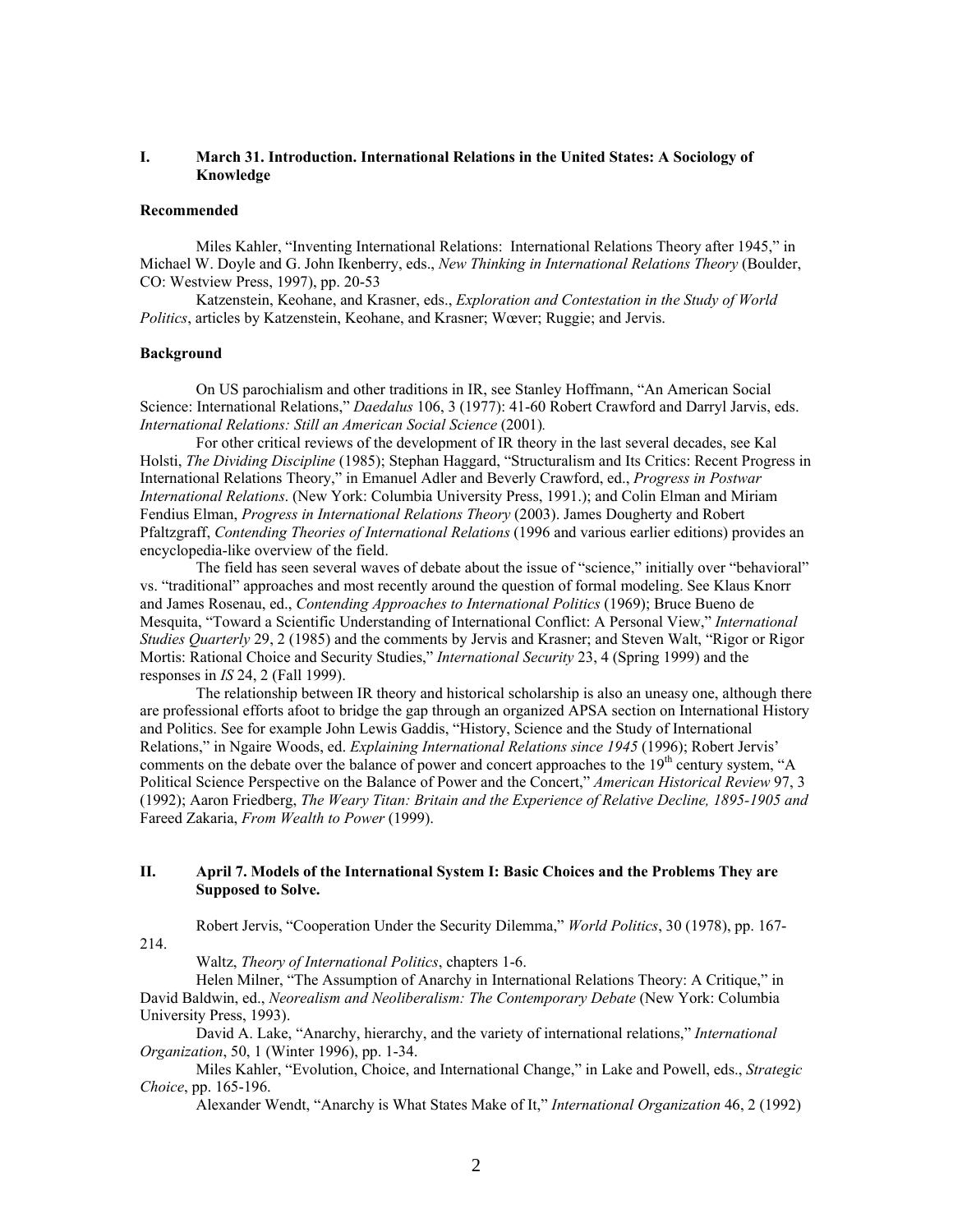#### **Background.**

On traditional conceptions of the balance of power, see Ernst Haas, "The Balance of Power: Prescription, Concept of Propaganda?" *World Politics* 5 (1953): 442-477; Hans Morgenthau, *Politics Among Nations* (many editions); Inis Claude, *Power and International Relations* (1962), pp. 3-93. John Mearsheimer, *The Tragedy of Great Power Politics* (2001) continues this tradition. Edward Gulick's *Europe's Classical Balance of Power* (1967) is an influential historical account on the 19<sup>th</sup> century system. but see the essay by Jervis cited above.

Systems theory rose and fell out of favor, but Robert Jervis, *System Effects: Complexity in Political and Social Life* (1997) revives it, for example in his discussion of feedback (ch. 4).

For more on the debate over neo-realism see John Ruggie, "Continuity and Transformation in the World Polity: Toward a Neorealist Synethsis," *World Politics* 35, 2 (1983); Robert Keohane, ed. *Neorealism and Its Critics* (1986); Barry Buzan, Charles Jones, and Richard Little, *The Logic of Anarchy: Neorealism to Structural Realism* (1993); David Baldwin, ed. *Neorelism and Neoliberalism: The Contemporary Debate* (1993); Alexander Wendt, *Social Theory of International Politics* (1999); Emanuel Adler, "Seizing the Middle Ground: Constructivism and World Politics" *European Journal of International Relations* 3 (1997); Andrew Moravcsik, "Taking Preferences Seriously: Liberalism and IR Theory," *IO*  (Autumn 1997) and Jeff Legro and Andrew Moravcsik, "Is Anybody Still a Realist?" *International Security*  24, 2 (Fall 1999 and the responses in *IS* 25, 1 [Summer 2000]).

Joseph Grieco cast the debate over realism in terms of "relative gains" in *Cooperation Among Nations: Europe, America, and Non-Tariff Barriers to Trade* (1990), but see Robert Powell "Absolute and Relative Gains in International Relations Theory," *American Political Science Review* 85, 4 (1991): 1303- 1320.

An important precursor to certain strands of constructivism—although he denied it--is Hedley Bull's *Anarchical Society: A Study of Order in World Politics* (1977) and the collection *Hedley Bull on International Society* (2000) edited by Kai Alderson and Andrew Hurrell. A recent exemplar of this tradition is Martha Finnemore, *National Interests in International Society* (1996) and "Norms, Culture and World Politics: Insights from Sociology's Institutionalism," *IO* 50 (1996): 325-347.

On economic models of systemic change, see George Modelski, "The Long Cycle of Global Politics and the Nation State," *Comparative Studies in Society and History,* 20, 2 (1978): 214-35; Robert Gilpin, *War and Change in International Politics* (1981); Paul Kennedy, *The Rise and Fall of the Great Powers: Economic Change and Military Conflict from 500 to 2000* (1987); Joshua Goldstein, *Long Cycles: Prosperity and War in the Modern Age* (1988); and Torbjyorn Knutsen, *The Rise and Fall of World Orders*  $(1999)$ .

For models of the international system that emphasize its hierarchical dimension, see Wolfgang Mommsen, *Theories of Imperialism* (University of Chicago Press, 1977) for a compact summary of classic theories of imperialism; Immanuel Wallerstein, *The Modern World System I* (New York: Academic Press) and his many other writings on the "world systems" approach; Robert W. Tucker's realist account, *The Inequality of Nations* (New York, Basic Books 1977); Michael W. Doyle, *Empires* (Ithaca: Cornell University Press, 1986); and Robert W. Cox, *Production, Power and World Order* (1987); and Michael Hardt and Antonio Negri's incomprehensible *Empire* (2000). Inequality has been a central theme in the outpouring of work on "globalization" but the links have not been made to international politics; a useful exception is Andrew Hurrell and Ngaire Woods eds. *Inequality, Globalization and World Politics* (1999).

Samuel Huntington sees the international system in terms of *The Clash of Civilizations: Remaking of World Order* (1996).

Stephen Krasner has revived discussion of the concept of sovereignty as a constitutive element of the international order. See his "Compromising Westphalia," *International Security* 20, 3 (Winter 1995/96) 115-15 and *Sovereignty: Organized Hypocrisy* (1999) and Hendrik Spruyt's fascinating historical account, *The Sovereign State and Its Competitors* (1994).

#### **III. April 14. Models of the International System II: Outlines of the Rationalist Synthesis**

Robert Powell, *In the Shadow of Power: States and Strategies in International Politics* (Princeton, NJ: Princeton University Press, 1999), chapters 1, 3, 4, and 5.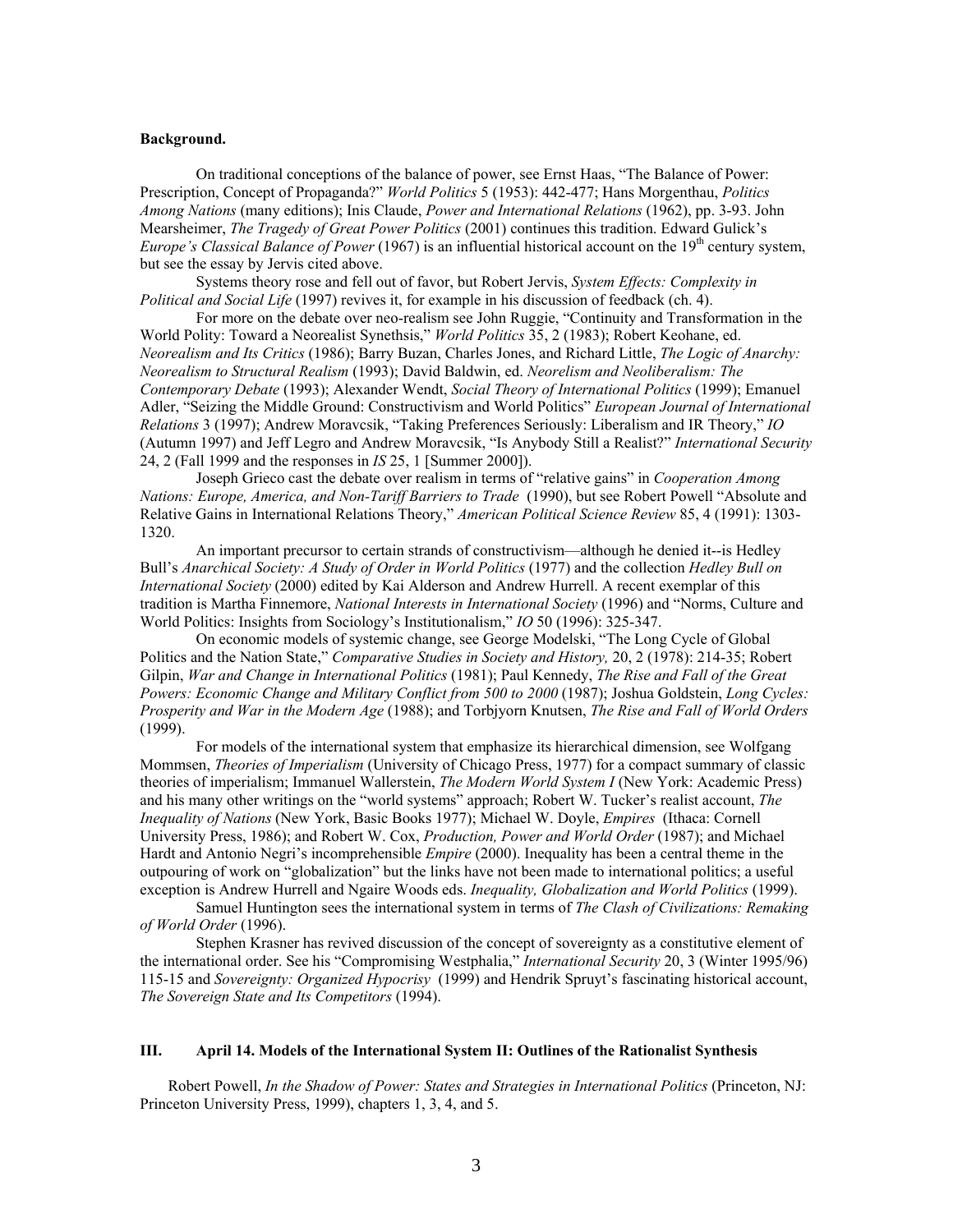David Lake and Robert Powell, "International Relations: a Strategic Choice Approach" and James D. Morrow, "The Strategic Setting of Choices: Signaling, Commitment, and Negotiation in International Politics," in Lake and Powell, *Strategic Choice*.

James Fearon, "Bargaining, Enforcement, and International Cooperation," *International Organization*, 52, 2 (Spring 1998), pp. 269-305.

James de Nardo, "Complexity, Formal Models, and Ideology in International Studies," in Michael Doyle and G. John Ikenberry, eds. *New Thinking in International Relations Theory* (Boulder: Westview Press, 1997).

# **Background**

Key contributions to the theory of coercive bargaining are Thomas C. Schelling, *The Strategy of Conflict* (1960) and particularly *Arms and Influence* (1966). Some examples of early game-theoretic approaches to coercive bargaining and deterrence include Glenn H. Snyder and Paul Diesing, *Conflict among Nations: Bargaining, Decision-Making and System Structure in International Crises* (1977) and Stephen Brams, *Superpower Games* (1985).

Early statements of the problems of nuclear deterrence are Henry Kissinger, *Nuclear Weapons and Foreign Policy* (1957) and Bernard Brodie, *Strategy in the Missile Age* (1959). Some important contributions to the theory of deterrence include Alexander George and Richard Smoke, *Deterrence in American Foreign Policy* (1974); R. Harrison Wagner, "Deterrence and Bargaining," *Journal of Conflict Resolution*, Vol. 26, No. 2. (June, 1982), pp. 329-358; John Mearsheimer, *Conventional Deterrence* (1983); Frank Zagare, *The Dynamics of Deterrence* (1987); Paul Huth, *Extended Deterrence and the Prevention of War* (1988); "The Rational Deterrence Debate: A Symposium," in *World Politics* 41 (January 1989); Robert Powell, *Nuclear Deterrence Theory* (Cambridge: Cambridge University Press, 1990); Frank Zagare and D. Mark Kilgour, *Perfect Deterrence* (2000). For a debate on method and measurement, see Richard Ned Lebow and Janice Gross Stein, "Deterrence: The Elusive Dependent Variable," *World Politics* (April 1990), pp. 336-369 and Paul Huth and Bruce Russett, "Testing Deterrence Theory: Rigor Makes a Difference," *World Politics* 52 (July 1990), pp. 466-501. A useful review is Paul K. Huth, "Deterrence and International Conflict," *Annual Review of Political Science*, Vol. 2. (1999), pp. 25-48.

On arms races, crisis bargaining and escalation, see G. D. Hess for a succinct introduction to Richardson's contribution, "An Introduction to Lewis Fry Richardson and His Mathematical Theory of War and Peace," *Conflict Management and Peace Science* 14, 1 (1995): 77-113 and Herman Kahn, *On Escalation* (1965). Examples of more recent refinements include James Morrow, "Capabilities, Uncertainty and Resolve: A Limited Information Model of Crisis Bargaining," *AJPS* 33, 4 (1989): 941-72; James Fearon, "Signaling vs. the Balance of Power and Interests: An Empirical Test of a Crisis Bargaining Model," *Journal of Conflict Resolution* 38, 2 (1994): 236-69; Andrew Kydd, "Game Theory and the Spiral Model," *World Politics* 49 (1997): 371-400; Bruce Bueno de Mesquita, James Morrow and Ethan R. Zorick, "Capabilities, Perception and Escalation," *American Political Science Review* 91, 1 (1997): 15-27; Anne Sartori, "The Might of the Pen: A Reputational Theory of Communication in International Disputes," *International Organization* 56, 1 (2002). A useful overview is Kenneth Schultz, *Democracy and Coercive Diplomacy* (2001), ch. 2.

### **IV. April 21. An Application: Some Approaches to War**

Stephen Van Evera, *Causes of War: Power and the Roots of Conflict* (Ithaca: Cornell University Press, 1999). Entire book except chapter 8, but read selectively using the list of hypotheses in the Appendix as a guide.

James D. Fearon, "Rationalist Explanations for War," *International Organization*, 49 (1995), pp. 379- 414.

Eric Gartzke, "War is in the Error Term," *International Organization*, 53, 3 (Summer 1999), pp. 567- 587.

Robert Powell, "Bargaining Theory and International Conflict," *American Review of Political Science* 5 (2002): 1-30.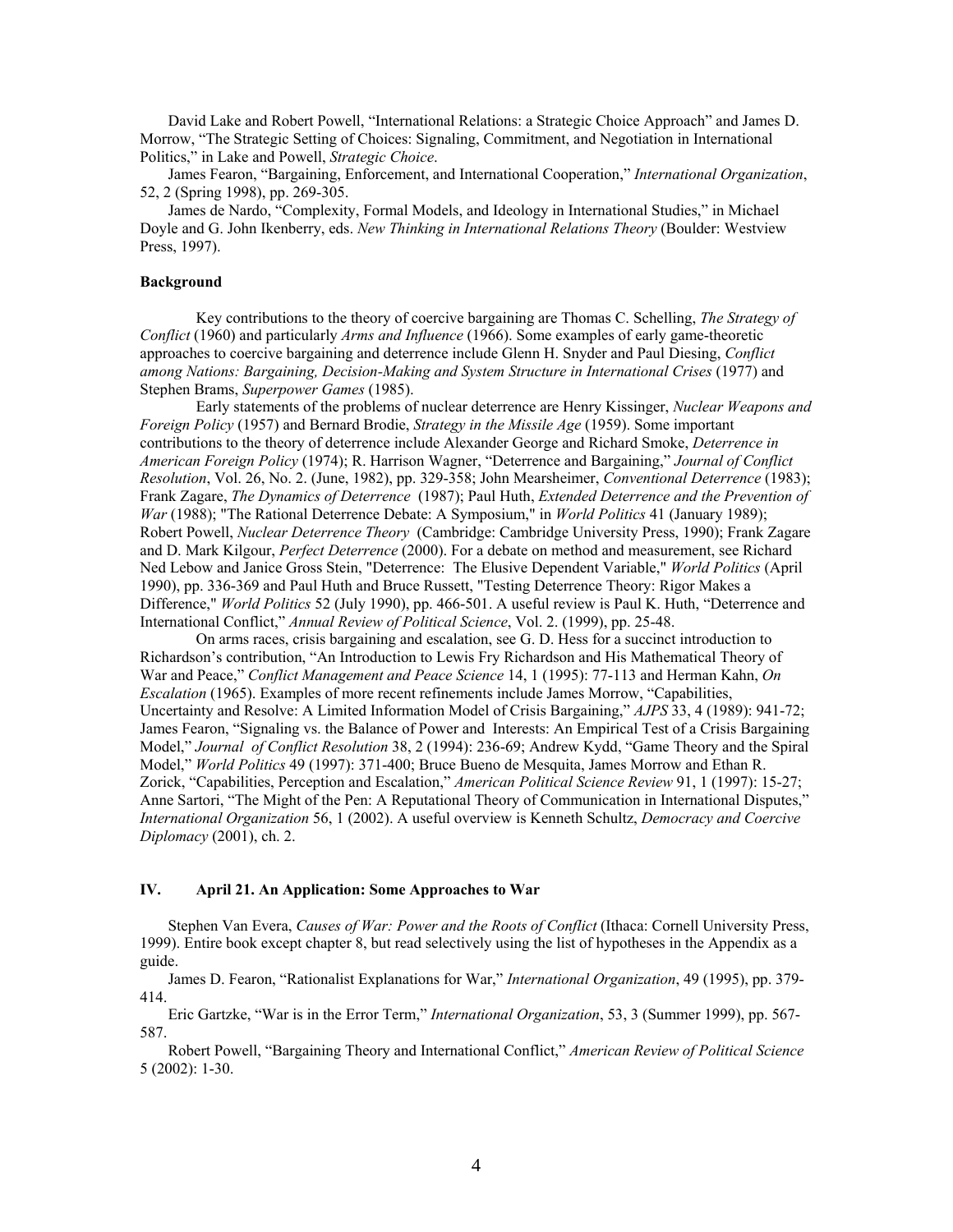# **Background**

The literature on war is vast, and the issue is treated in much more detail in seminars by Christian Gleditsch and Branislav Stanchev; van Evera in particular provides an exhaustive guide to the literature. See Thucydides, *The Peloponnesian War* (Norton Critical Edition, 1998 has very useful essays); Carl von Clausewitz, *On War,* (1976 edition, edited by Peter Paret, Michael Howard and Bernard Brodie has excellent introductory essays); Edward Hallett Carr's influential interpretation of the interwar period, *The Twenty Years' Crisis*, *1919-1939* (1939, reprinted 1964); Kenneth Waltz's *Man, the State, and War* (1959); Geoffrey Blainey, *The Causes of War* (1973); Donald Wittman, "How a War Ends: A Rational Model Approach," *The Journal of Conflict Resolution*, Vol. 23, No. 4. (Dec., 1979), pp. 743-763, which was an important precursor to the bargaining approach to war; Bruce Bueno de Mesquita's expected utility model in *The War Trap* (1981) and BDM and David Lalman, *War and Reason (*1992); and the "power transition" approaches in A. F. K. Organski and Jacek Kugler, *The War Ledger* (1981) and Dale Copeland's *The Origins of Major War* (2000). John Vazquez, *The War Puzzle* (1993) provides an overview of the inductive tradition of war studies associated with J. David Singer among others. A useful review is Jack Levy, "The Causes of War and the Conditions of Peace," *Annual Review of Political Science* 1998 1:139-165. There is no substitute for gaining familiarity with a particular conflict, and all students interested in security studies should have some knowledge of the origins, course and termination of World Wars I and II.

The study of war cannot be limited to interstate conflicts; one of the more dynamic areas of research in the field at the moment is on civil wars. See Barry Posen, "The Security Dilemma and Ethnic Conflict." in Michael E. Brown, ed. *Ethnic Conflict and International Security* (Princeton: Princeton University Press, 1993). James Fearon and David Laitin, "Explaining Interethnic Cooperation," *APSR* 90,4 (1996): 715-735; David Lake and Donald Rothchild, eds., *The International Spread of Ethnic Conflict* (1998); David Mason and Patrick Fett, "How Civil Wars End: A Rational Choice Approach," *Journal of Conflict Resolution* 40, 4 (1996): 546-68; Barbara Walter and Jack Snyder, eds., *Civil Wars, Insecurity and Intervention* (1999), particularly de Figueiredo and Weingast "The Rationality of Fear" and Barbara Walter, *Committing to Peace: The Successful Settlement of Civil Wars* (2002).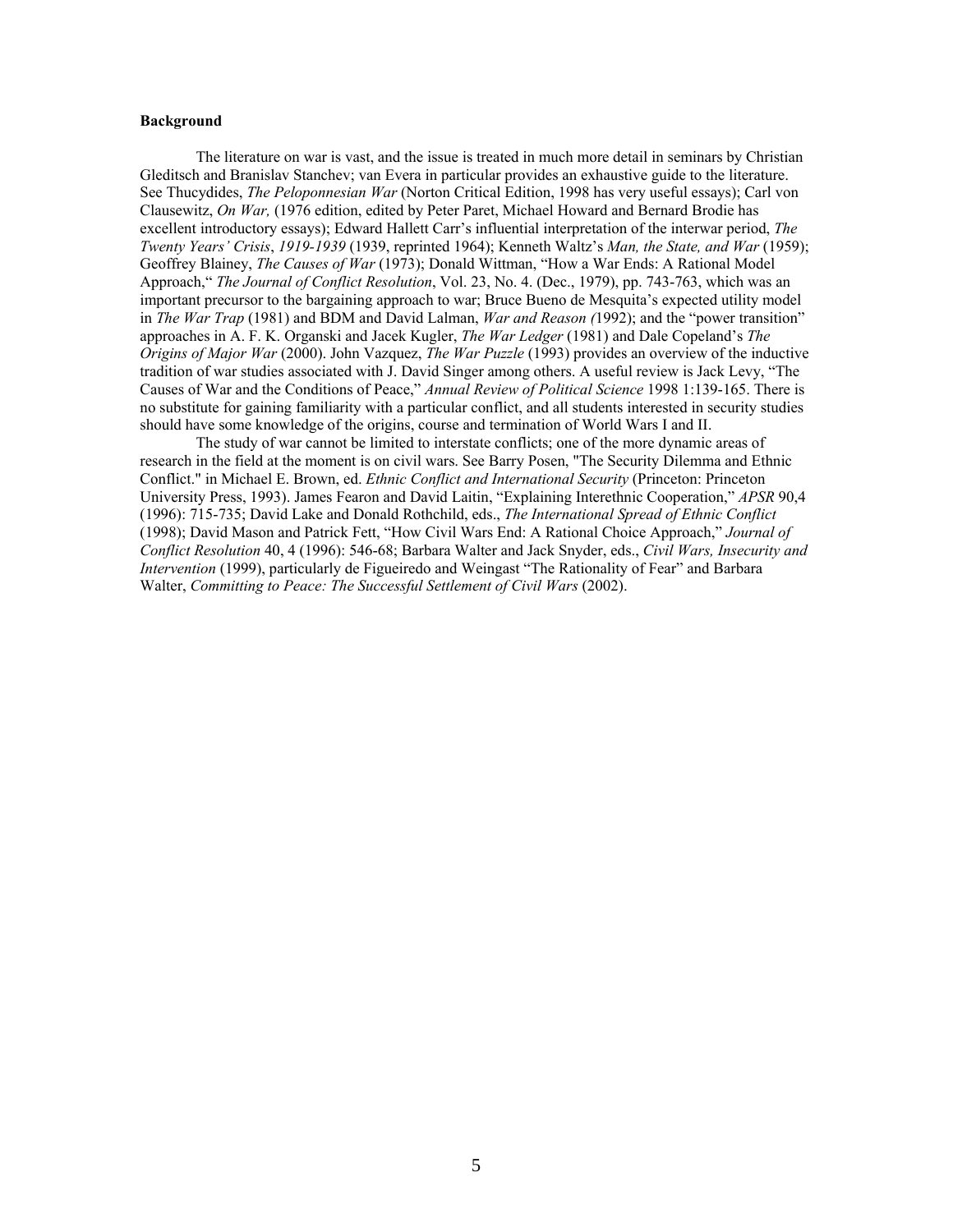# **V. April 28. Theories of International Institutions**

Robert O. Keohane, *After Hegemony: Cooperation and Discord in the World Political Economy* (Princeton, NJ: Princeton University Press, 1984), chapter 5.

Lisa Martin, "Interests, Power and Multilateralism," *International Organization* 46, 4 (Autumn 1992): 765-792)

Lisa L. Martin and Beth Simmons, "Theories and Empirical Studies of International Institutions," in Katzenstein, Keohane, and Krasner, eds., *Exploration and Contestation*.

Barbara Koremenos, Charles Lipson, and Duncan Snidal, "The Rational Design of International Institutions," *International Organization* 55, 4 (Autumn 2001), pp.761-799.

Kenneth Abbot et. al., "The Concept of Legalization" and Kenneth Abbot and Duncan Snidal, "Hard and Soft Law in International Governance," and Judith Goldstein, Miles Kahler, Robert O. Keohane, and Anne-Marie Slaughter, eds., *Legalization and World Politics*, chapters by Abbott et al., Abbott and Snidal, Kahler. [Also available in *International Organization* 54, 3 (Summer 2000)]

#### **Background**

An important precursor to the early-1970s revival in the study of international institutions was work on national and regional integration, including particularly Karl Deutsch, *Nationalism and Social Communication* (1953) and Ernst Haas, *The Uniting of Europe* (1958). The study of European integration, including its legal components, remains vital and important; Andrew Moravcsik, *The Choice for Europe*  (1998) provides an historical introduction. See also the debates in the pages of *IO* on the Court of Justice, which touches on central issues of the meaning of the community: Anne-Marie Burley and Walter Mattli, "Europe Before the Court: A Political Theory of Legal Integration," *IO* 47 1 (1993): 41-76; the "Dissent and debate" between Garrett and Slaughter and Mattlie in *IO* 49, 1 (1995): 171-190; and the symposium with articles by Geoffrey Garrett, R. Daniel Keleman and Heiner Schulz; Karen Alter; and Mattli and Slaughter in *IO*, 52, 1 (1998). Helen Milner and Ed Mansfield provide a broader overview of recent theoretical work on regionalism in *The Political Economy of Regionalism* (1997).

The revival of the study of international institutions crystallized in the 1970s around the concept of international regimes. See Stephen Krasner, ed. *International Regimes* (1983) and Kenneth Oye, *Cooperation under Anarchy* (1986). For reviews, see Stephan Haggard and Beth Simmons, "Theories of International Regimes," *International Organization* 41, 3 (1987): 491-517 and Andreas Hasenclever, Peter Mayer and Volker Rittberger, *Theories of International Regimes* (1997). Stephen Krasner emphasizes the difference between efficiency and distributive theories of regimes in "Global Communications and National Power: Life on the Pareto Frontier," *World Politics* 43, 3 (1991): 336-366. Beth Yarbrough and Robert Yarbrough apply a transactions cost approach to institutions in *Cooperation and Governance in International Trade* (1992). John Ruggie (ed.) renewed discussion of multilateralism as an institution in *Multilateralism Matters: The Theory and Praxis of an Institution* (1993).

The process through which the study of international law was squeezed out of American international relations is outlined in Miles Kahler, "Inventing International Relations." Many introductory textbooks provide an introduction, and if you have an interest in international institutions you should take the time to scan one; for example, Mark Janis and John Noyes, *International Law: Cases and Commentary* (2001).

Security institutions include most broadly "concerts," which remain the subject of controversy with respect to the  $19<sup>th</sup>$  century European system, and collective security arrangements, which the history of the League of Nations threw into ill-repute; useful discussions of both can be found in Inis Claude, *Power*  and International Relations (1962). On the 19<sup>th</sup> century system, see Robert Jervis, "From Balance to Concert: A Study of International Security Cooperation," *World Politics* 38, 1 (1985): 58-79. A recent exchange on collective security which mirrors earlier debates is Charles Kupchan and Clifford Kupchan, "Concerts, Collective Security, and the Future of Europe," *International Security* 16, 1 (1991): 114-161 and Richard Betts "Systems for Peace or Causes of War? Collective Security, Arms Control and the New Europe," *International Security* 17, 1 (1992): 5-44. G. John Ikenberry looks at the settlement of major wars in terms of "constitutional" arrangements in *After Victory* (2001). Helga Haftendorn, Robert O. Keohane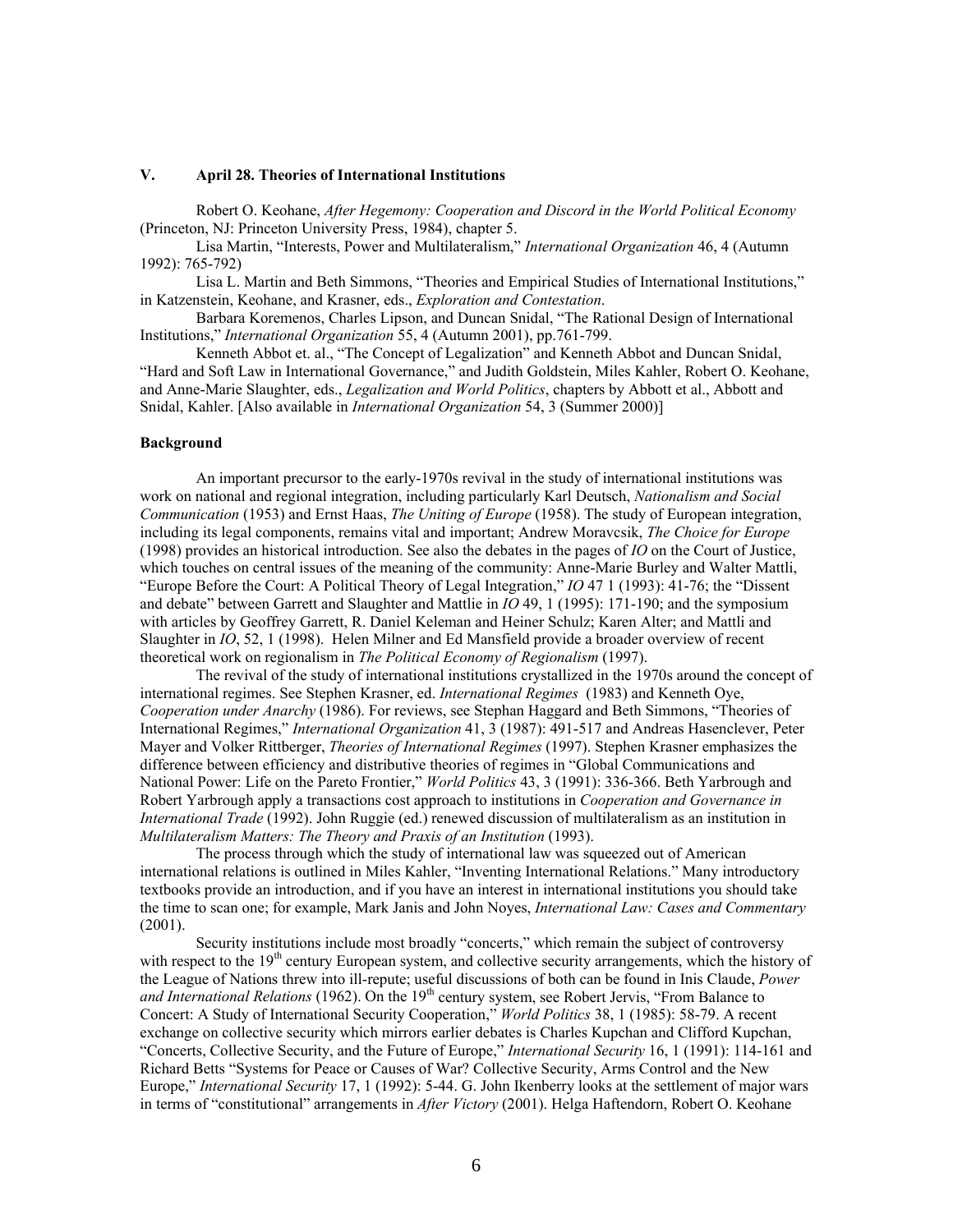and Celeste Wallander, eds. extend institutionalist models to the security realm in *Imperfect Unions: Security Institutions Over Time and Space* (1999). In *Security Communities* (1998), Manuel Adler and Michael Barnett (eds.) revived a concept first introduced by Karl Deutsch; see Deutsch et. Al. *Political Community in the North Atlantic Area* (1957). Examples of constructivist approaches to security cooperation can be found in Katenstein, ed., *The Culture of National Security* (1996), particularly the essays by Risse-Kappen and Barnett on NATO and the Middle East respectively.

Alliance formation is a big topic, typically subsumed under discussions of balancing. However, alliances are institutions. See Mancur Olson and Richard Zeckhauser, "An Economic Theory of Alliances," *Review of Economics and Statistics* 48, 3 (1966) for a collective action approach; Michael Altfield and Bruce Bueno de Mesquita's cost-benefit model in "Choosing Sides in Wars," *International Studies Quarterly* 23 (1979): 87-112; Steven Walt, *The Origins of Alliances* (1987); Thomas Christensen and Jack Snyder, "Chain Gangs and Passed Bucks: Predicting Alliance Patterns in Multipolarity," *International Organization* 44 (1990): 137-68; James Morrow, "Alliances and Asymmetry: an Alternative to the Capability Aggregation Model of Alliances," *AJPS* 35 (1991): 904-933; James Fearon, "Signaling Foreign Policy Interests: Tying Hands vs. Sinking Costs," *Journal of Conflict Resolution* 41, 1 (1997): 68-90.

For a realist critique of the new institutionalist enterprise, see John Meersheimer, "The False Promise of International Institutions," *International Security* 19, 3 (1994): 5-49 and responses by Mansfield and Snyder, Keohane and Martin, Kupchan and Kupchan, Ruggie, Wendt and Mearsheimer in *IS,* 20, 1 (Summer 1995). An attempt at integration from the realist side is Randall Schweller and David Priess, "A Tale of Two Realisms: Expanding the Institutions Debate," *Mershon International Studies Review* 41, Supplement (1997). The debate has recently turned to the question of compliance. See Abraham Chayes and Antonia Handler Chayes, "On Compliance," *International Organization* 47, 2 (1993), 175-205 and George W. Downs, David M. Rocke and Peter Barsoom, "Is the News About Compliance Good News about Cooperation?" *IO* 50, 3 (1996): 379-406.

One particular structural theory of international cooperation, institutions and outcomes that deserves special mention is the theory of hegemonic stability. See Robert Gilpin, *U.S. Power and the Multinational Corporation* (1975); Stephen Krasner, "State Power and the Structure of International Trade," *World Politics* 28, 3 (1978): 317-47; Charles Kindelberger, *The World in Depression, 1929-1939*  (1973)*;* Duncan Snidal, "The Limits of Hegemonic Stability," *International Organization* 39. 4 (1985): 579-614; David Lake, "Leadership, Hegemony and the International Economy," *International Studies Quarterly* 37, 4 (1993): 459-89; Robert Pahre, *Leading Questions: How Hegemony Affects the International Political Economy* (1999). For an acid commentary on the American preoccupation with hegemonic decline in the 1980s, see Susan Strange, "The Persistent Myth of Lost Hegemony," *IO* 41, 4 (1987): 551-74.

# **VI. May 5. Strategic Interaction under Conditions of Interdependence of Different Sorts: Markets, Networks, Transnational Relations**

Jeffry A. Frieden and Ronald Rogowski, "The Impact of the International Economy on National Policies: An Analytical Overview," in Robert O. Keohane and Helen V. Milner, eds., *Internationalization and Domestic Politics* (New York: Cambridge University Press, 1996), pp. 25-47.

Geoffrey Garrett, "Global Markets and National Politics: Collision Course or Virtuous Circle?" in Katzenstein, Keohane and Krasner, eds. *Exploration and Contestation.* 

Miles Kahler, "Modeling Races to the Bottom," at http://www2-

irps.ucsd.edu/faculty/mkahler/papers.html.

Margaret Keck and Kathryn Sikkink, *Activists Beyond Borders* (Ithaca: Cornell University Press, 1998), chs. 1, 2 and 6, and *either* 3, 4 or 5.

Thomas Risse-Kappen, "Bringing Transnational Relations Back in: An Introduction," and "Structures of Governance and Transnational Relations: What Have We Learned?" in Risse-Kappen, ed., *Bringing Transnational Relations Back In* (New York: Cambridge University Press, 1995).

#### **Background**

Work in international political economy has developed around particular issue areas: trade, money and finance, foreign direct investment, and increasingly the movement of peoples and international environmental issues as well. This literature is reviewed in Lawrence Broz's IPE seminar and his syllabus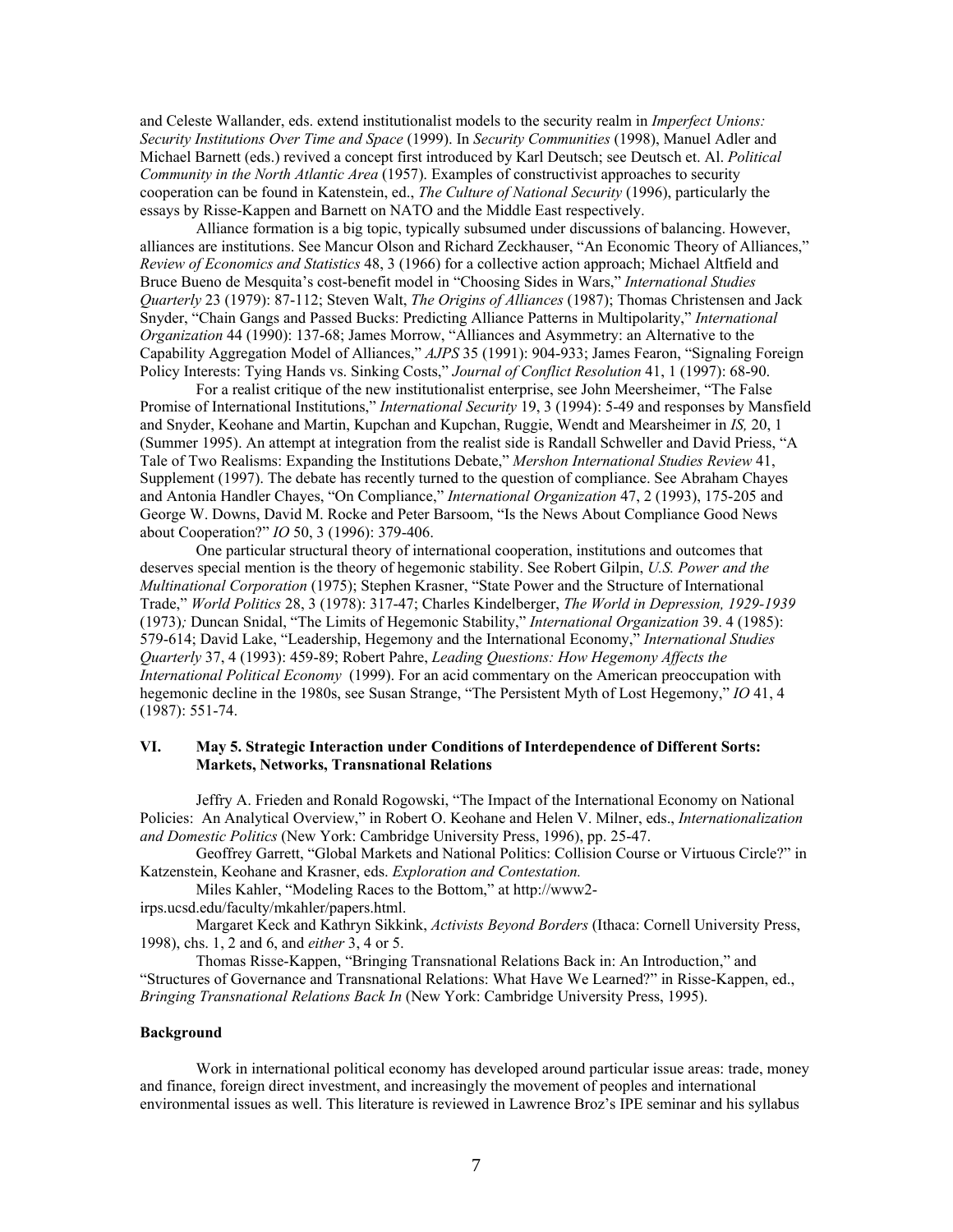provides an introduction. A few more general issues deserve mention, however. Richard Cooper's *Economics of Interdependence* (1968) was one of the first works to outline the policy dilemmas associated with increasing economic integration among the advanced industrial states. Robert Keohane and Joseph Nye collected important early papers on*Transnational Relations and World Politics* (1972) and their *Power and Interdependence* (second edition, 1989) stimulated work on interdependence in political science. Peter Evans' *Dependent Development* (1979) both summarizes earlier dependency theory and moves beyond it. Dani Rodrik considers some of the general political dilemmas associated with globalization in "How Far Will International Economic Integration Go?" *Journal of Economic Perspectives* (Winter 2000), but the "open economy politics" assumption hinges on the extent of integration; for a skeptical view see Robert Wade, "Globalization and its Limits: Reports of the Death of the National Economy are Greatly Exaggerated," in Suzanne Berger and Ronald Dore, *National Diversity and Global Capitalism* (1996).

There is of course substantial work that looks at the effects of international factors on domestic political outcomes. See Peter Gourevitch, "The Second Image Reversed: International Sources of Domestic Politics," *International Organization* 32, 4 (1978): 881-911. Keohane and Milner, eds., *Internationalization and Domestic Politics* (1996) provides an overview of the issues.

There is a large literature on "economic statecraft": the manipulation of international economic ties for political ends. Albert Hirschman's *National Power and the Structure of Foreign Trade* (1945, reprinted 1980), is still worth scrutiny. See also Harrison Wagner, "Economic Interdependence, Bargaining Power, and Political Influence," *International Organization,* 42, 3 (1988): 461-483; David Baldwin, *Economic Statecraft* (1985) and the substantial literature on sanctions; two recent contributions that provide good introductions are George Shambaugh, *States, Firms and Power* (1999) and Daniel Drezner, *The Sanctions Paradox* (1999). This literature is quite different than the question of whether and how international economic integration might affect conflict, a question that goes all the way back to Lenin's *Imperialism: the Highest Stage of Capitalism* and Schumpeter's *Imperialism and Social Classes*. See Susan McMillan, "Interdependence and Conflict," *Mershon International Studies Review* 41, 1 (1997): 33-58; Bruce Russett and John Oneal, *Triangulating Peace* (2001), ch. 4; Joanne Gowa, *Allies, Adversaries and Free Trade* (1994); Ed Mansfield, *Power, Trade and War* (1995). It is also different from the question of whether the existence of economic interdependence affects in any fundamental way the nature of international bargaining. John Odell addresses that issue in *Negotiating the World Economy* (2000), ch. 2.

In addition to the work on transnational relations and networks introduced by Keck and Risse-Kappen, there is also the question of the international diffusion of institutions, ideas and norms. See John Meyer's sociological approach in Michael Hannan and John Meyer, *National Development and the World System: Educational, Economic and Political Change, 1950-1970* (1979); Peter Hall, ed. *The Political Power of Economic Ideas: Keynsianism Across Nations* (1989); Martha Finnemore, *National Interests in International Society* (1996).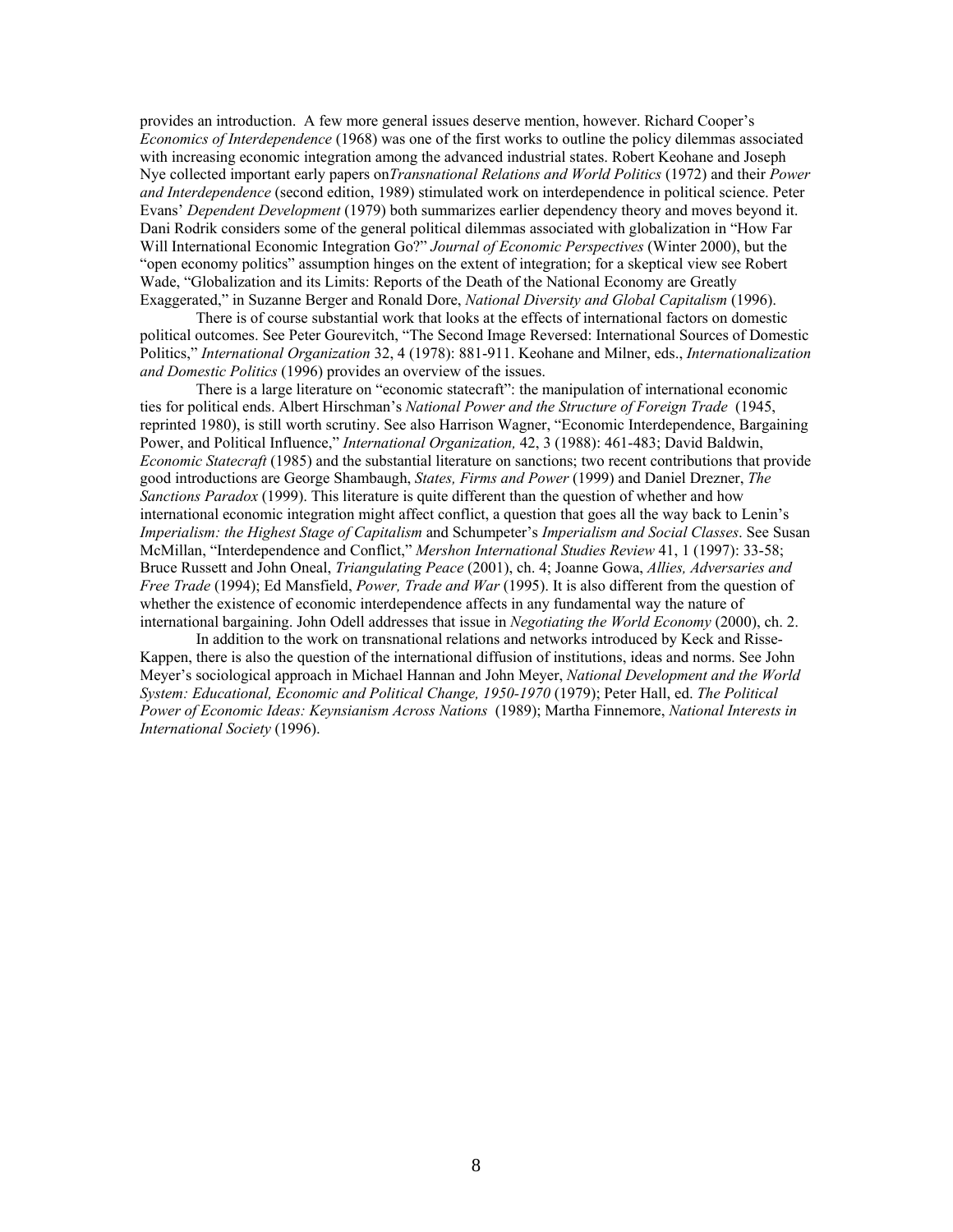# **VII. May 12. The Domestic Sources of State Behavior I: Outlines of the Current Rationalist Synthesis**

Jeffry Frieden, "Actors and Preferences in International Relations" and Ronald Rogowski, "Institutions as Constraints on Strategic Choice," in Lake and Powell, eds., *Strategic Choice*, pp. 115-136

Milner, *Interests, Institutions, and Information*, chapters 1-4, 9 and one of the remaining chapters (5-8)

James Fearon, "Domestic Political Audiences and the Escalation of International Disputes," *American Political Science Review* 88, 3 (1994): 577-92.

Kenneth Schultz, *Democracy and Coercive Diplomacy* (2001), chs. 2 and 3.

# **Background**

The two level-game metaphor gained currency with Robert Putnam, "Diplomacy and Domestic Politics: the Logic of Two-Level Games," International Organization 42, 3 (1988) and Peter Evans, Harold Jacobson, and Robert Putnam, eds. *Double-Edged Diplomacy: International Bargaining and Domestic Politics* (1993), and was incrementally refined; for example, Keisuke Iida, "When and How Do Domestic Constraints Matter? Two-Level Games with Uncertainty," *Journal of Conflict Resolution* 37, 3 (1993): 403-26 and Jongryn Mo, "The Logic of Two-Level Games with Endogenous Domestic Coalitions," *Journal of Conflict Resolution* 38, 3 (1994): 402-422.

Needless to say, the study of foreign policymaking is vast and a full consideration is far beyond the scope of this course. A number of classic articles on American foreign policy are conveniently collected in John Ikenberry, ed., *American Foreign Policy: Theoretical Essays* (1989). Some suggestions for getting started in particular areas: on public opinion, Douglas Foyle, *Counting the Public In: Presidents, Public Opinion and Foreign Policy* (1999); on Congress; James M. Lindsay, *Congress and the Politics of U.S. Foreign Policy* (1994); on the executive, Richard Neustadt, *Presidential Power* (1967), I.M. Destler, *Presidents, Bureaucrats and Foreign Policy* (1972); Alexander George, *Presidential Decision-Making in Foreign Policy* (1980); on the constitutional issues surrounding executive-legislative relations, Gordon Silverstein, *Imbalance of Powers* (1997); on bureaucratic politics, Morton Halperin, *Bureaucratic Politics and Foreign Policy* (1974), I.M. Destler, *Presidents. Bureaucrats and Foreign Policy* (1974); civil-military relations, Richard Betts, *Soldiers, Statesmen, and Cold War Crises* (1977), Samuel Huntington, *The Soldier and the State: the Theory and Politics of Civil-Military Relations* (1981); Barry Posen, *The Sources of Military Doctrine* (1984; Jack Snyder *The Ideology of the Offensive* (1984).

# **VIII. May 19. The Domestic Sources of State Behavior II: Institutions, Credible Commitments and Decision-Making Processes**

Lisa L. Martin, *Democratic Commitments: Legislatures and International Cooperation* (Princeton, NJ: Princeton University Press, 2000), chapters 1-3, 7, and 8.

Peter F. Cowhey, "Domestic Institutions and the Credibility of International Commitments: Japan and the United States," *International Organization* 47, 2 (Spring 1993), pp. 299-326.

Andrew MacIntyre, "Institutions and Investors: The Politics of Economic Crisis in Southeast Asia," *International Organization*, 55, 1 (Winter 2001), pp. 81-122.

Graham Allison, "Conceptual Models and the Cuban Missile Crisis," *American Political Science Review* 63 (1969), pp. 689-718.

Jonathan Bendor and Thomas Hammond, "Rethinking Allison's Models," *American Political Science Review* 86, 2 (1992): 301-22.

#### **IX. May 26. No Class.**

**X. May 19. The Domestic Sources of State Behavior III: Democracy, Coalitions, and Culture**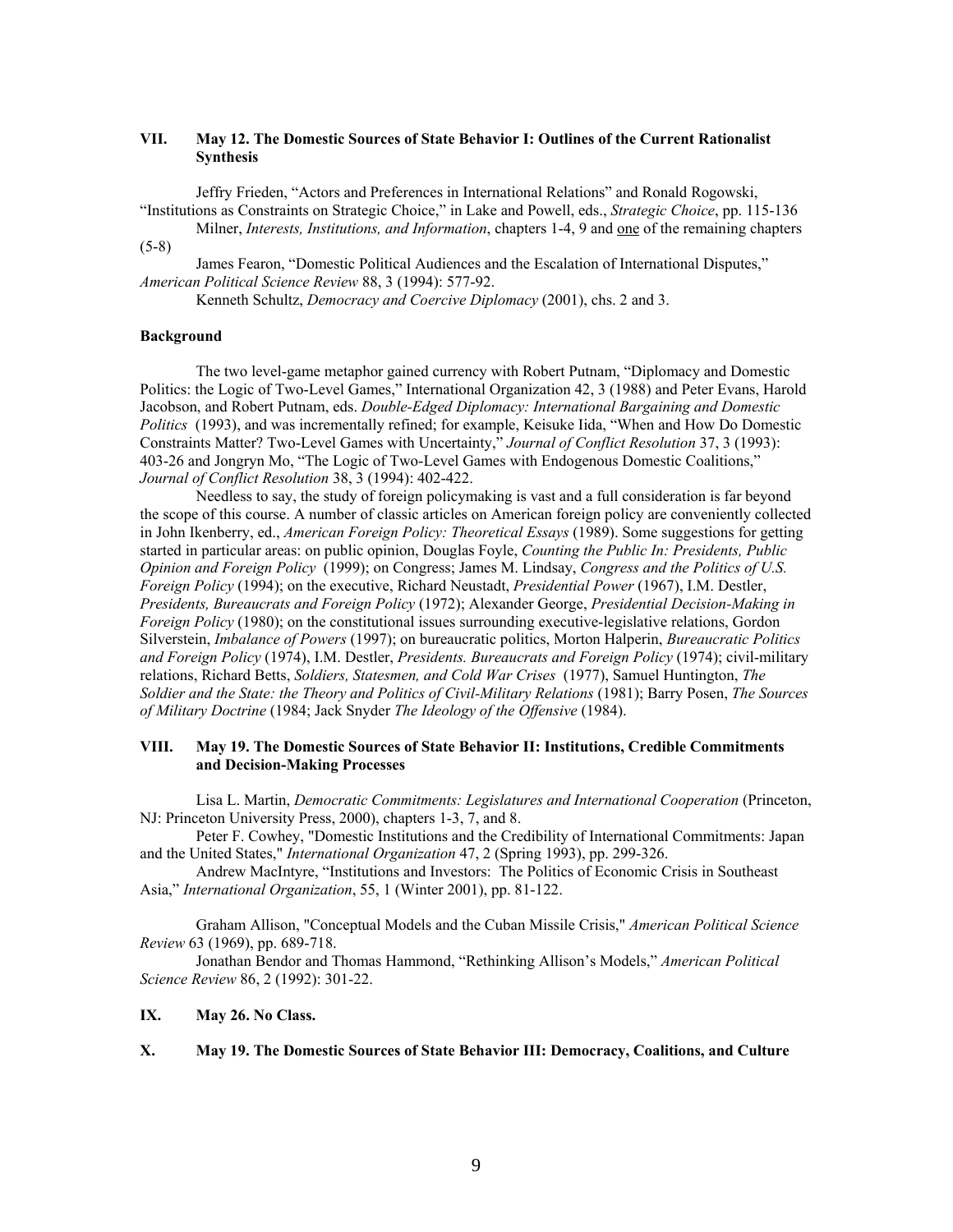Bueno de Mesquita, Bruce, James D. Morrow, Randolph M. Siverson, and Alastair Smith,"An Institutional Explanation of the Democratic Peace," *American Political Science Review* 93 (December 1999), pp. 791-807.

Kenneth A. Schultz, "Do Democratic Institutions Constrain or Inform: Contrasting Two Institutional Perspectives on Democracy and War," *International Organization* 53 (Spring 1999) pp. 233-266.

Bruce Russett and John Oneal, *Triangulating Peace: Democracy, Independence and International Organizations* (2001), ch. 2.

Jack Snyder, *Myths of Empire: Domestic Politics and International Ambition* (Ithaca: Cornell University Press, 1991), ch. 1-3.

Etel Solingen, *Regional Orders at Century's Dawn: Global and Domestic Influences on Grand Strategy* (Princeton: Princeton University Press, 1998), chs. 1-3.

Alastair Ian Johnston, "Cultural Realism and Strategy in Maoist China," in Katzenstein, ed., *The Culture of National Security* (1996).

### **Background**

The literature on the democratic peace is an industry of its own and explored in more detail in advanced seminars, but some important contributions include Michael Doyle's "Liberalism and World Politics," *APSR* 80 (December 1986): 1151-1169; Bruce Russet *Grasping the Democratic Peace* (1993); David Lake, "Powerful Pacifists: Democratic States and War," *APSR* 86, 1 (March 1992): 24-37; Lars-Erik Cederman, "Back to Kant: Reinterpreting the Democratic Peace as a Macrohistorical Learning Process," *APSR* 95, 1 (2001): 15-31. Some self-explanatory extensions—by way of example--include Randall Schweller, "Domestic Structure and Preventive War: Are Democracies More Pacific?" *World Politics* 44 (January 1992): 235-269; Edward Mansfield and Jack Snyder, "Democratization and the Danger of War," *International Security* 20, 1 (Summer 1995): 5-38; Charles Kegley and Margaret Hermann, "Military Intervention and the Democratic Peace," *International Interactions* 21, 1: 12-21; Randolph Siverson and Juliann Emmons, "Birds of a Feather: Democratic Political Systems and Alliance Choices in the  $20<sup>th</sup>$ Century," *Journal of Conflict Resolution* 35, 2 (1996): 285-306. Zeev Moaz, "The Controversy over the Democratic Peace," *International Security* 22, 1 (Summer 1997): 162-198 provides a review.

Some important comparative "large" institutional and coalitional approaches to foreign economic policy include Peter Katzenstein, ed., *Between Power and Plenty* (1978) and Katzenstein, *Small States in World Markets* (1985); John Ruggie, "International Regimes, Transactions and Change: Embedded Liberalism in the Postwar Economic Order," *IO,* 36 (1982): 379-415; Peter Gourevitch, *Politics in Hard Times: Comparative Responses to International Economic Crises* (1986); John Ikenberry, David Lake, and Michael Mastanduno, eds. *The State and American Foreign Policy* (1988); Jeffrey Frieden, "Invested Interests: the Politics of National Economic Policies in a World of Global Finance," *IO* 45 (1991): 425- 452; Beth Simmons, *Who Adjusts? Domestic Sources of Foreign Economic Policy During the Interwar Years* (1994); Orfeo Fioretos, "The Domestic Sources of Multilateral Preferences: Varieties of Capitalism in the European Community," in Peter Hall and David Soskice, *Varieties of Capitalism* (2001).

The new cultural approach is best outlined in Katzenstein, ed., *The Culture of National Security*  (1996), but individual contributions from very different national settings include Jeffrey Legro, *Cooperation Under Fire: Anglo-German Restraint During World War II* (1995); Alastair Johnston, *Cultural Realism: Strategic Culture and Grand Strategy in Chinese History* (1995); Elizabeth Kier, *Imagining War: French and British Military Doctrine between the Wars* (1997).

### **XI. June 9. Rationality and Cognitive Processes: Does It Make a Difference How the Brain Works?**

Miles Kahler, "Rationality in International Relations," in Katzenstein, Keohane and Krasner, eds. *Exploration and Contestation.* 

Robert Jervis, "Hypotheses on Misperception," *World Politics* 20, 3 (April 1968): 454-79. Arthur Stein, "When Misperception Matters," *World Politics* 34, 4 (July 1982): 505-26. Jack Levy, "Learning and Foreign Policy: Sweeping a Conceptual Minefield," *International Organization* 48, 2 (1994): 279-312.